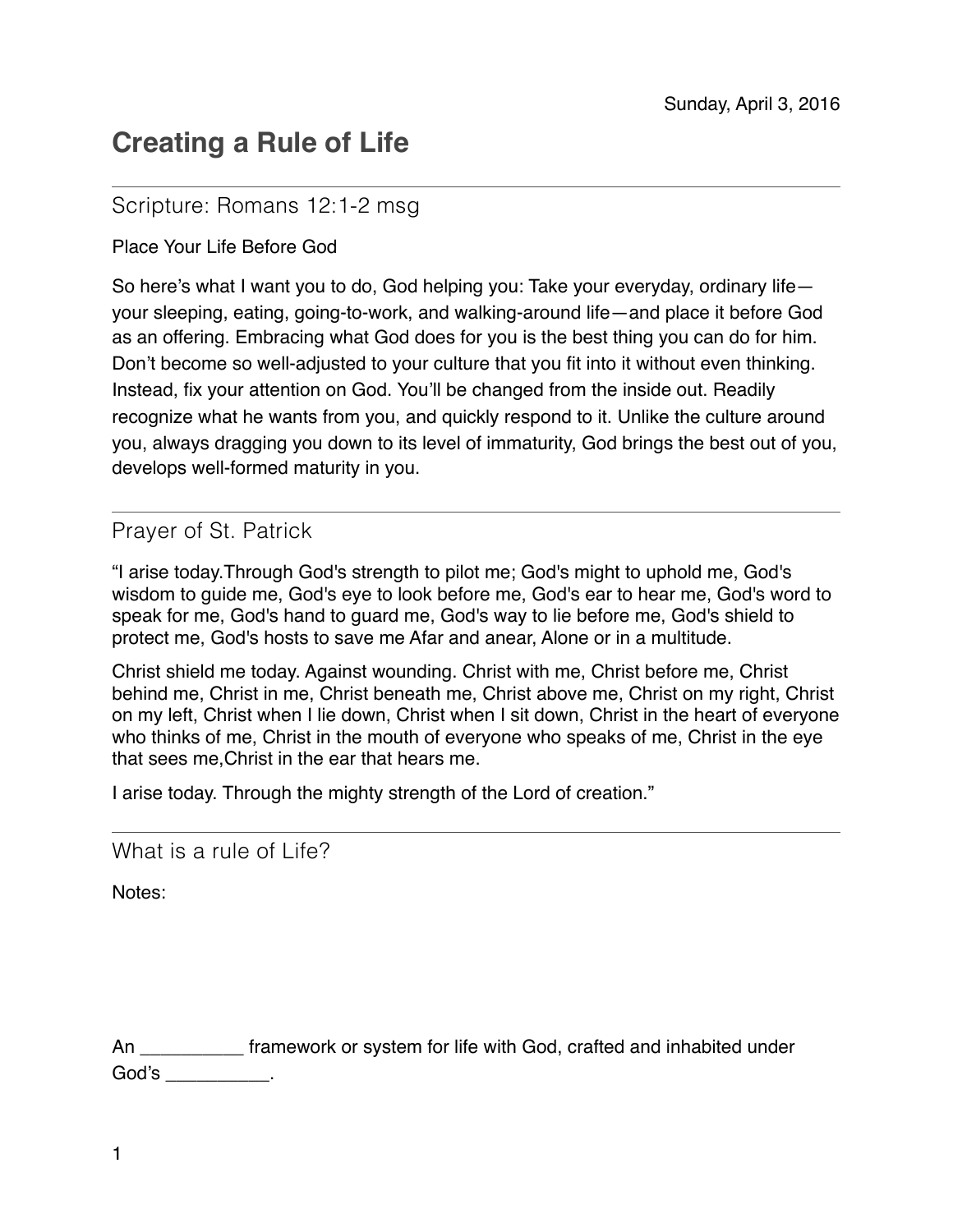Sunday, April 3, 2016

The first word of the Benedictine Rule of life is \_\_\_\_\_\_\_\_\_\_\_\_\_\_\_\_.

Creating a Rule of life has three stages: \_\_\_\_\_\_\_\_\_\_, \_\_\_\_\_\_\_\_\_\_, and \_\_\_\_\_\_\_\_\_\_.

Framing a Rule of Life

- Roles & Relationships
- Gifts
- Desires
- Vision
- Mission

## Forming a Rule of Life

• Time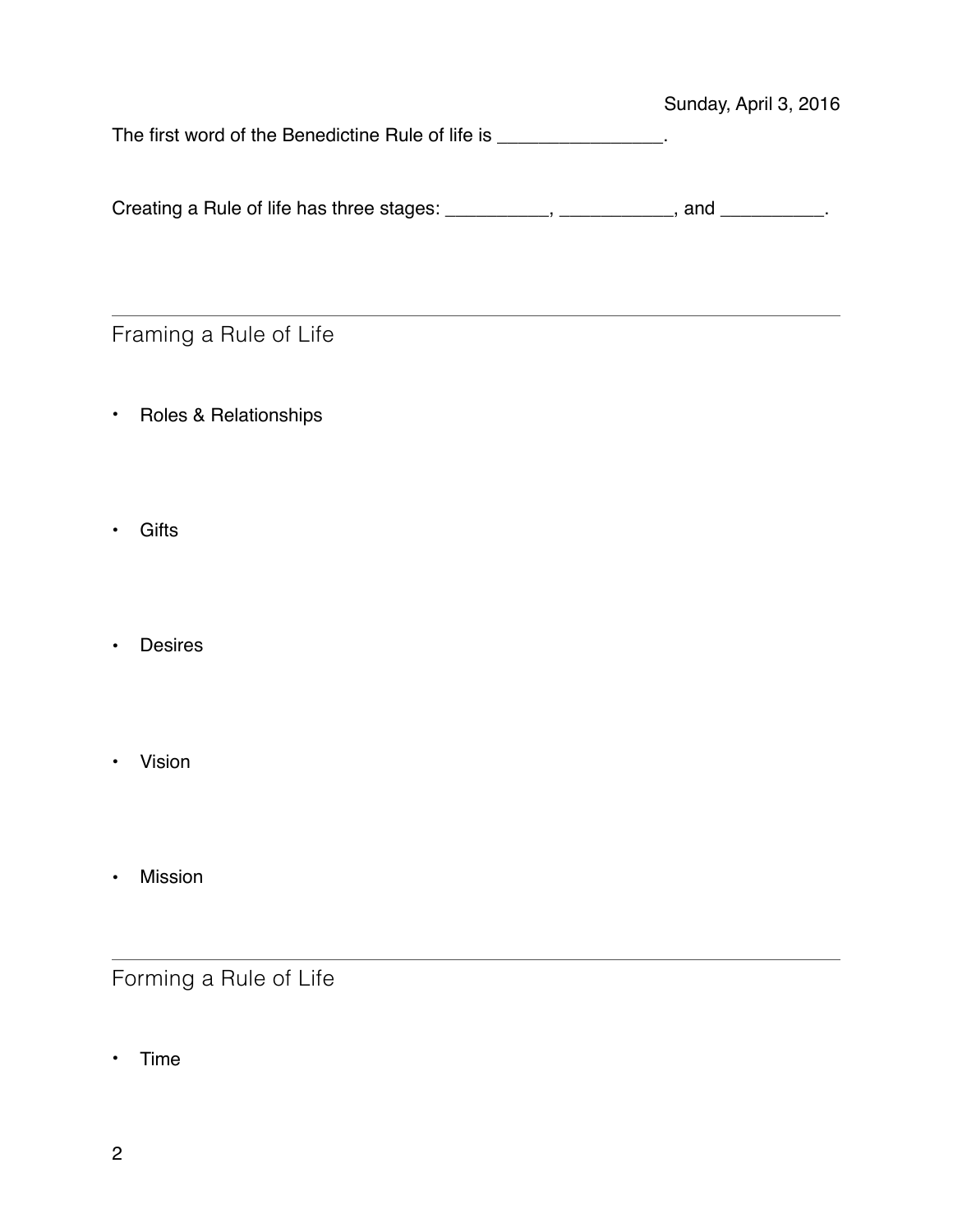- Trust
- Temple
- Treasure
- Talents

| <b>ANNE</b><br>Daily | TIME                                                     | <b>TRUST</b>                                                                                                       |                                                                                                |                                                                        |                                                                                                      |
|----------------------|----------------------------------------------------------|--------------------------------------------------------------------------------------------------------------------|------------------------------------------------------------------------------------------------|------------------------------------------------------------------------|------------------------------------------------------------------------------------------------------|
|                      | Start day with                                           |                                                                                                                    | <b>TEMPLE</b>                                                                                  | <b>TREASURE</b>                                                        |                                                                                                      |
| Weekly               | prayer,<br>read Bible<br>with kids                       | <b>Attentiveness</b><br>to husband<br>and children;<br>awareness of<br>their needs:<br>personal space<br>as needed | Fix<br>nourishing<br>meals; drink<br>lots of water.<br>eight hours of<br>sleep if<br>possible! | Categorize all<br>purchases<br>(keep receipts)                         | <b>TALENT</b><br>Be the best wife.<br>and mom I can<br>be for my<br>family!                          |
|                      | Family to<br>church!                                     | Moms group,<br>talk with<br>mentor; time<br>with a friend                                                          | Get a run in<br>4x/week                                                                        | Tithe to<br>church; make<br>sure kids have<br>\$\$ for offering<br>teo | Keep reading<br>books and<br>magazines to<br>keep my mind<br>stimulated                              |
| Monthly              | Bi-monthly<br>moms' group<br>and couples'<br>study group | Mom's day off!<br>Bi-monthly<br>date nights                                                                        | Walk with<br>friend on<br>wood trail or<br>along ocean                                         | Willingly and<br>joyfully review<br>credit card bill<br>with husband.  | Do something<br>creative-<br>concert, movie,<br>paint, etc.                                          |
| Quarterly            |                                                          |                                                                                                                    |                                                                                                |                                                                        |                                                                                                      |
| Annually             | Women's<br>retreat                                       | Make holidays<br>special; family<br>vacations;<br>birthday joy                                                     | Dentist 2x/<br>year.<br>annual<br>physical;<br>Take kids for<br>checkups too!                  | Help with tax<br>return.                                               | Keep ahead of<br>what needs to<br>be done around<br>the house and<br>tackle one<br>project at a time |

Fulfilling a rule of life

• Community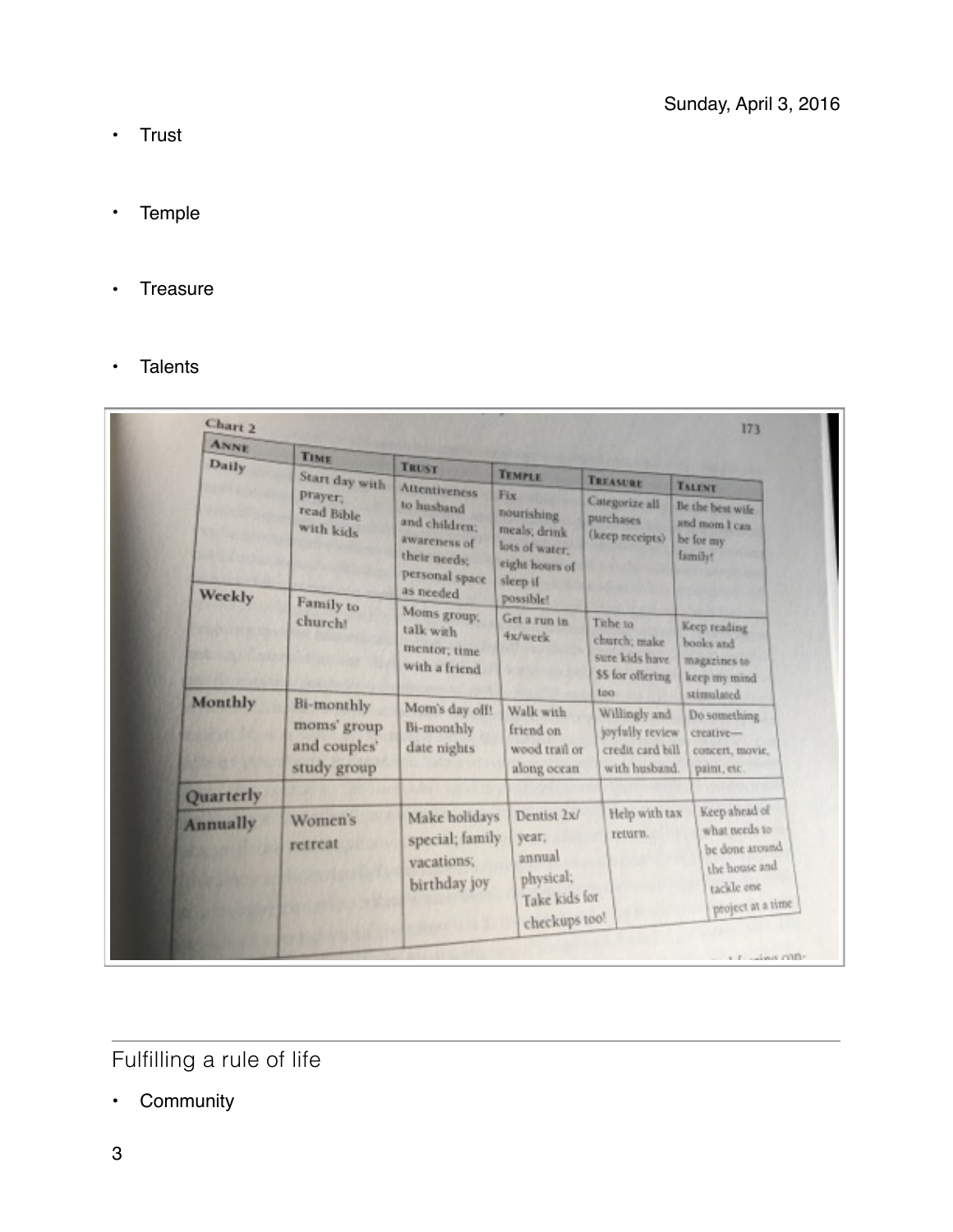• Context

Reflection time:

**Roles & Relationships:** What are the primary roles and relationships God is inviting you to focus on?

**Gifts** (Focus on the question that strikes you most): In what ways has God gifted you? What about your work, or life makes you come alive most? How might God be inviting you to cultivate your gifts?

**Desires:** What longings, desires, or passions has God put in your heart? What would it look like to focus on them in a fresh way?

**Vision:** Whats something that's broken, or wrong in the world around you (big or small) that you know God wants to make right?

**Mission:** How do you see God at work in your life, and the context in which you find yourself? How might God be calling you to respond?